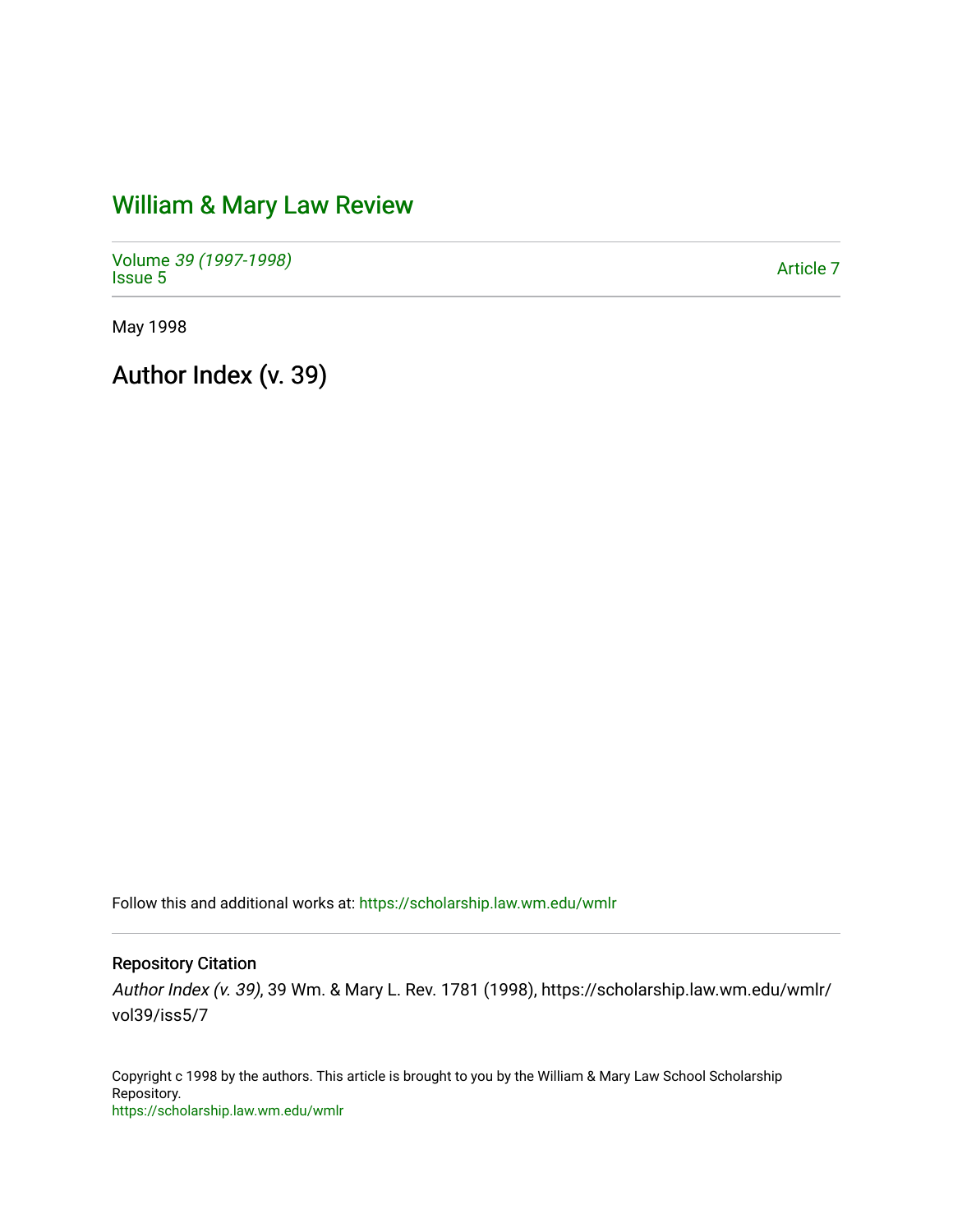## **AUTHOR INDEX**

| BECK, Coburn R.                             |
|---------------------------------------------|
| The Current State of the Peremptory         |
| Challenge 961                               |
|                                             |
|                                             |
| BLAIR, Roger D. & Thomas F. Cotter          |
| An Economic Analysis of Damages Rules in    |
| Intellectual Property Law  1585             |
|                                             |
| BURNS, Robert P.                            |
|                                             |
| The Purposes of Legal Ethics and the        |
| Primacy of Practice<br>. 327                |
|                                             |
| <b>CARLSON, David Gray</b>                  |
| The Rotten Foundations of Securitization    |
|                                             |
|                                             |
|                                             |
| <b>CHEMERINSKY, Erwin</b>                   |
| The Religious Freedom Restoration Act Is a  |
| Constitutional Expansion of Rights 601      |
|                                             |
|                                             |
| <b>COLLETT, Teresa Stanton</b>              |
| Teaching Professional Responsibility in the |
| Future: Continuing the Discussion  439      |
|                                             |
| CURRIE, David P.                            |
| . 637<br>$RFRA$                             |
|                                             |
|                                             |
| CURRIE, David P.                            |
| The Constitution in Congress: Jefferson and |
| the West, 1801-1809  1441                   |
|                                             |
| DALLEY, Paula J.                            |
| From Horse Trading to Insider Trading: The  |
|                                             |
| Historical Antecedents of the Insider       |
| Trading Debate  1289                        |
|                                             |
| DEVINS, Neal                                |
| How Not to Challenge the Court  645         |
|                                             |
|                                             |
| DIAL, Audra A.                              |
| Ad Hoc Adjudication: People v. Champion,    |
| Another Confusing Element in the Turmoil    |
| Following Minnesota v. Dickerson 1003       |
|                                             |
|                                             |
| <b>GARDBAUM, Stephen</b>                    |
| The Federalism Implications of Flores . 665 |

| <b>GILBERT, Peter Arey</b><br>The Migratory Bird Rule After Lopez:             |
|--------------------------------------------------------------------------------|
| Questioning the Value of State                                                 |
| Sovereignty in the Context of Wetland                                          |
| Regulation $\ldots \ldots \ldots \ldots \ldots \ldots 1695$                    |
| GREEN, Bruce A.                                                                |
| Less is More: Teaching Legal Ethics in                                         |
| Context 357                                                                    |
| <b>GREENAWALT, Kent</b>                                                        |
| Why Now Is Not the Time for                                                    |
| Constitutional Amendment: The Limited                                          |
| Reach of City of Boerne v. Flores  689                                         |
| HAMILTON, Marci A.                                                             |
| City of Boerne v. Flores: A Landmark For                                       |
| <b>Structural Analysis</b><br>. 699                                            |
| HANNA, Cheryl                                                                  |
| The Paradox of Hope: The Crime and                                             |
| Punishment of Domestic Violence  1505                                          |
| KARLAN, Pamela S.                                                              |
| Two Section Twos and Two Section Fives:                                        |
| Voting Rights and Remedies After Flores                                        |
|                                                                                |
| KOMAN, Amanda Elizabeth                                                        |
| Urban, Single-Sex, Public Secondary                                            |
| Schools: Advancing Full Development of                                         |
| the Talent and Capacities of America's                                         |
| Young Women $\ldots \ldots \ldots \ldots \ldots \ldots 507$                    |
| LAYCOCK, Douglas                                                               |
| Conceptual Gulfs in City of Boerne v.                                          |
| $\ldots$ 743<br>$Flores \dots \dots \dots \dots \dots \dots \dots \dots \dots$ |
| LERMAN, Lisa G.                                                                |
| Teaching Moral Perception and Moral                                            |
| Judgment in Legal Ethics Courses: A                                            |
| Dialogue About Goals  457                                                      |
| LONG, Alex B.                                                                  |
| Addressing the Cloud Over Employee                                             |
| References: A Survey of Recently Enacted                                       |
| State Legislation  177                                                         |

l,